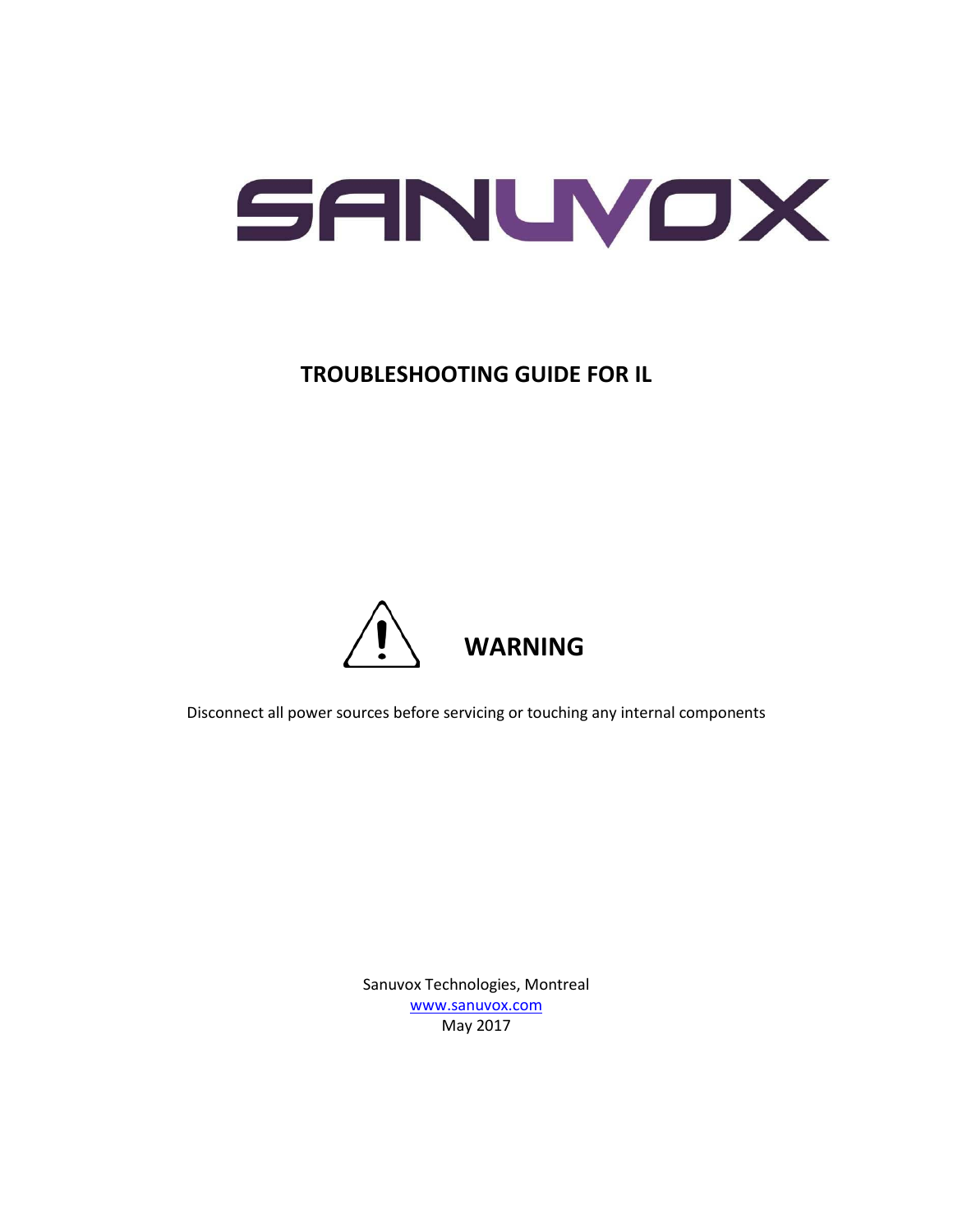### **Table of contents**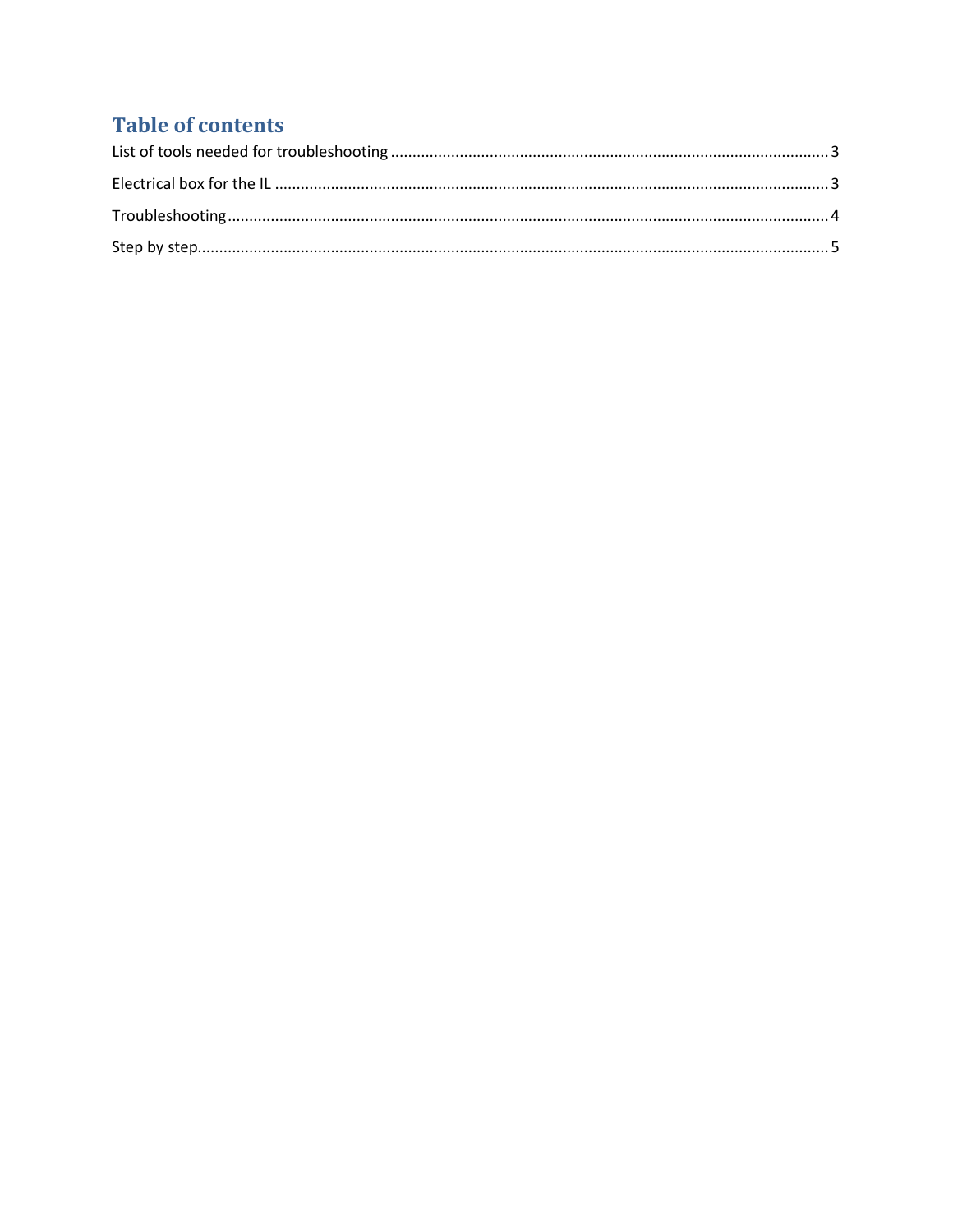# **List of tools needed for troubleshooting**

- Philip Screwdriver

#### **Electrical box for the IL**

Lamp detection circuit board



120 VAC to 5 VDC conversion circuit board

Wires and connectors for power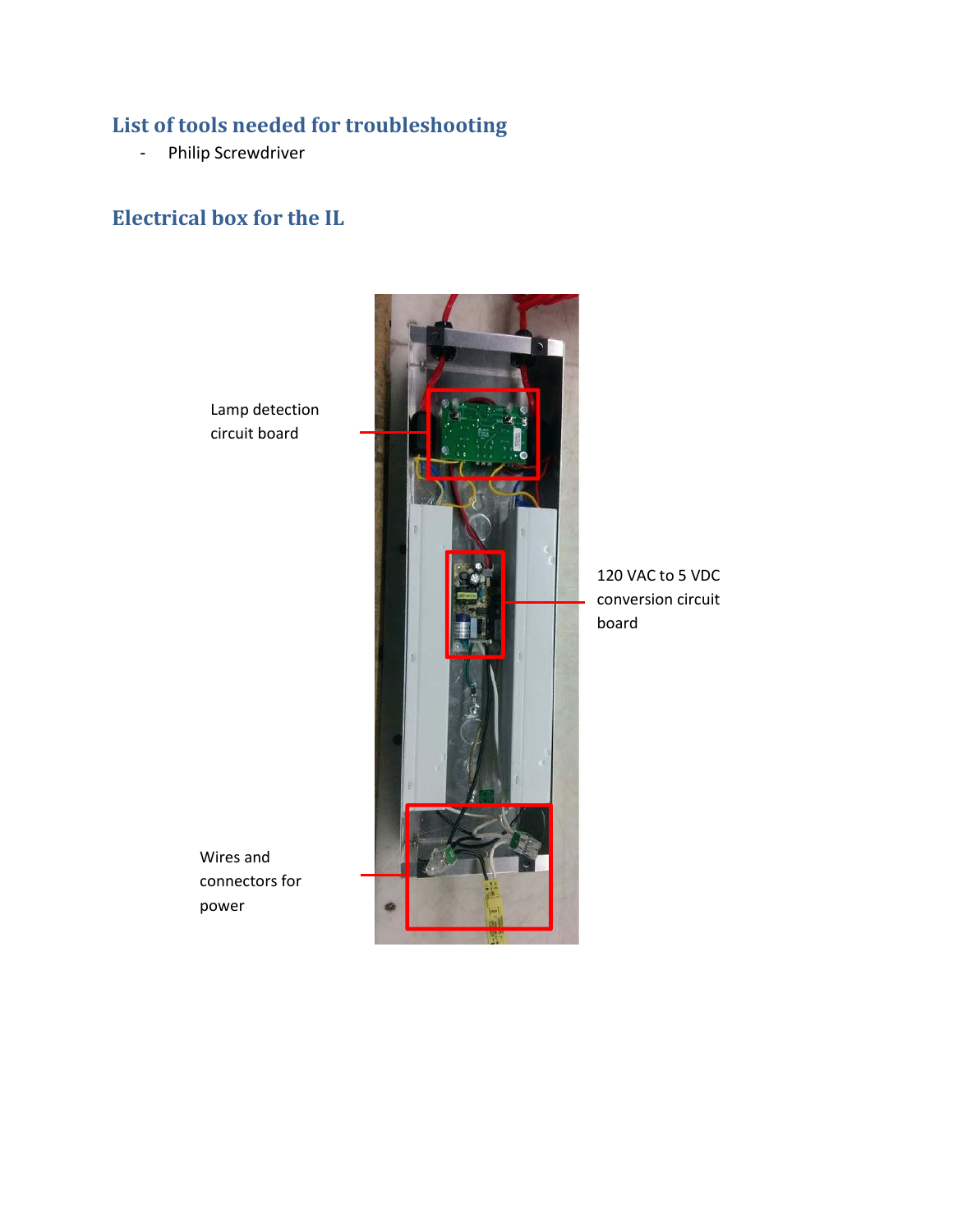# **Troubleshooting**

| Problems                 | <b>Possible Causes</b>                                                                                                                                  | Try the following:                                                                                                                                                                                                                                                                         |
|--------------------------|---------------------------------------------------------------------------------------------------------------------------------------------------------|--------------------------------------------------------------------------------------------------------------------------------------------------------------------------------------------------------------------------------------------------------------------------------------------|
| Lamps do not come ON     | 120 VAC is not working<br>$\bullet$<br>Power cable is damaged.<br>$\bullet$<br>The yellow connector for power<br>$\bullet$<br>is not connected properly | • Verify that you have 120 VAC and<br>that the breaker is ON<br>Verify that the yellow connector<br>is connected properly                                                                                                                                                                  |
| One lamp doesn't come ON | Lamp is defective<br>$\bullet$<br>Wires to the lamp are damaged<br><b>Ballast is defective</b><br>Power to the ballast is<br>inadequate                 | Change the defective lamp with a<br>$\bullet$<br>good lamp to confirm that lamp is<br>bad<br>Verify that the wires to the lamp<br>are not damaged and they are<br>connected properly<br>Verify that the wires are correctly<br>connected from the ballast to the<br>lamp that doesn't work |
| LED is blinking RED      | See «One lamp doesn't come on »                                                                                                                         | See «One lamp doesn't come on »                                                                                                                                                                                                                                                            |
| LED is orange            | Lamp has been on for 2<br>$\bullet$<br>years/17000 hours                                                                                                | Change lamp with a new one and<br>press the reset button for a few<br>seconds to reset the counter                                                                                                                                                                                         |
| No LED                   | The 120 VAC to 5 VDC conversion<br>$\bullet$<br>circuit board doesn't work<br>Lamp detection circuit board<br>doesn't work                              | Verify that the conversion circuit<br>$\bullet$<br>board is powered and that the<br>fuse is good<br>Change the lamp detection circuit<br>board for a new one by calling<br>Sanuvox                                                                                                         |